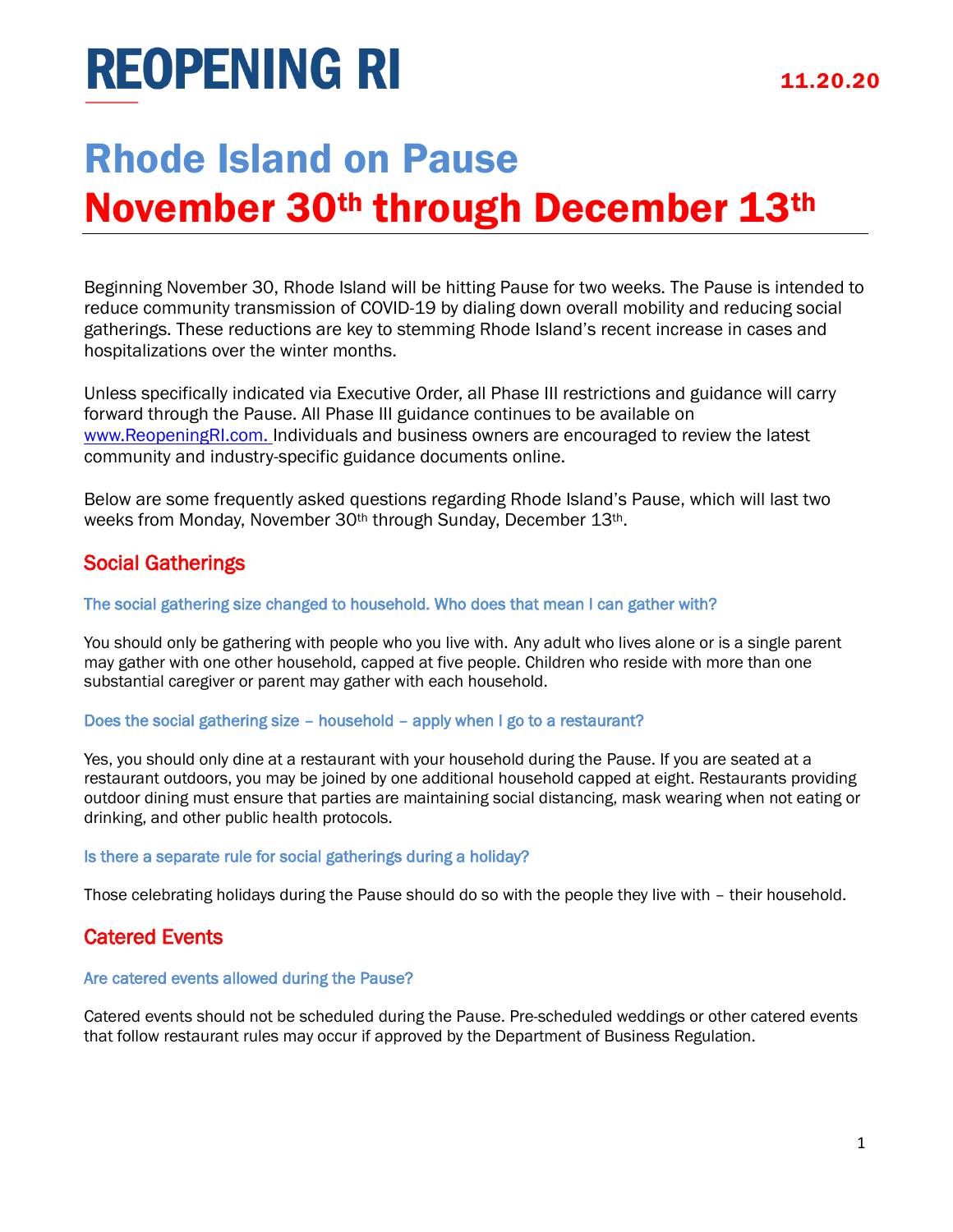## Funerals

#### Are funerals allowed during the Pause?

Houses of Worship must implement 25% capacity limits during the Pause. If a funeral is taking place at a house of worship during the Pause, capacity is limited to 25%. Indoor wakes and other group-based activities relating to wakes and funerals are not allowed during the Pause. Outdoor gravesite services may occur with up to five individuals in attendance.

## Venue of Assembly (e.g. Events, Performance Venues) and Houses of Worship

#### Are Venues of Assembly such as festivals, community events, performance venues allowed during the Pause?

All Venues of Assembly should be closed to audiences during the Pause. Venues of Assembly include: event venues, performing arts venues, movie theaters, spectator sporting events, festivals, and conferences/conventions. Performing and presenting professionals may gather in limited numbers in order to broadcast or live stream their performances or presentations by exception. Please contact DBR in order to seek such an exception.

#### Are houses of worship allowed to hold services in person?

When possible, attending virtual services is strongly encouraged. Houses of worship – in indoor and outdoor settings – may hold services with no more than 125 people, up to 25% of seating with appropriate physical distancing between households.

## Childcare and Education

#### Will child care facilities remain open?

Child care facilities will remain open throughout the Pause. Facilities are not required to change their current operations.

#### Will schools still be holding in-person classes?

Students in pre-school through eighth grade should continue in-person learning. We are giving superintendents the flexibility to implement their limited opening plans for high schools if they determine it is necessary. If they elect to do so, high schools should still be offering in-person learning options for multilingual learners and differently-abled students. Parents and guardians should consult their student's school district website and other communications for further detail.

#### I'm a college student. How does the Pause affect me?

Nearly all college students will be taking classes remotely during the Pause. Most out-of-state college students returned home prior to Thanksgiving and are not expected to return to Rhode Island until after the New Year. Only in the limited circumstances that a class cannot be completed remotely should a student expect to have any in-person classes during the Pause.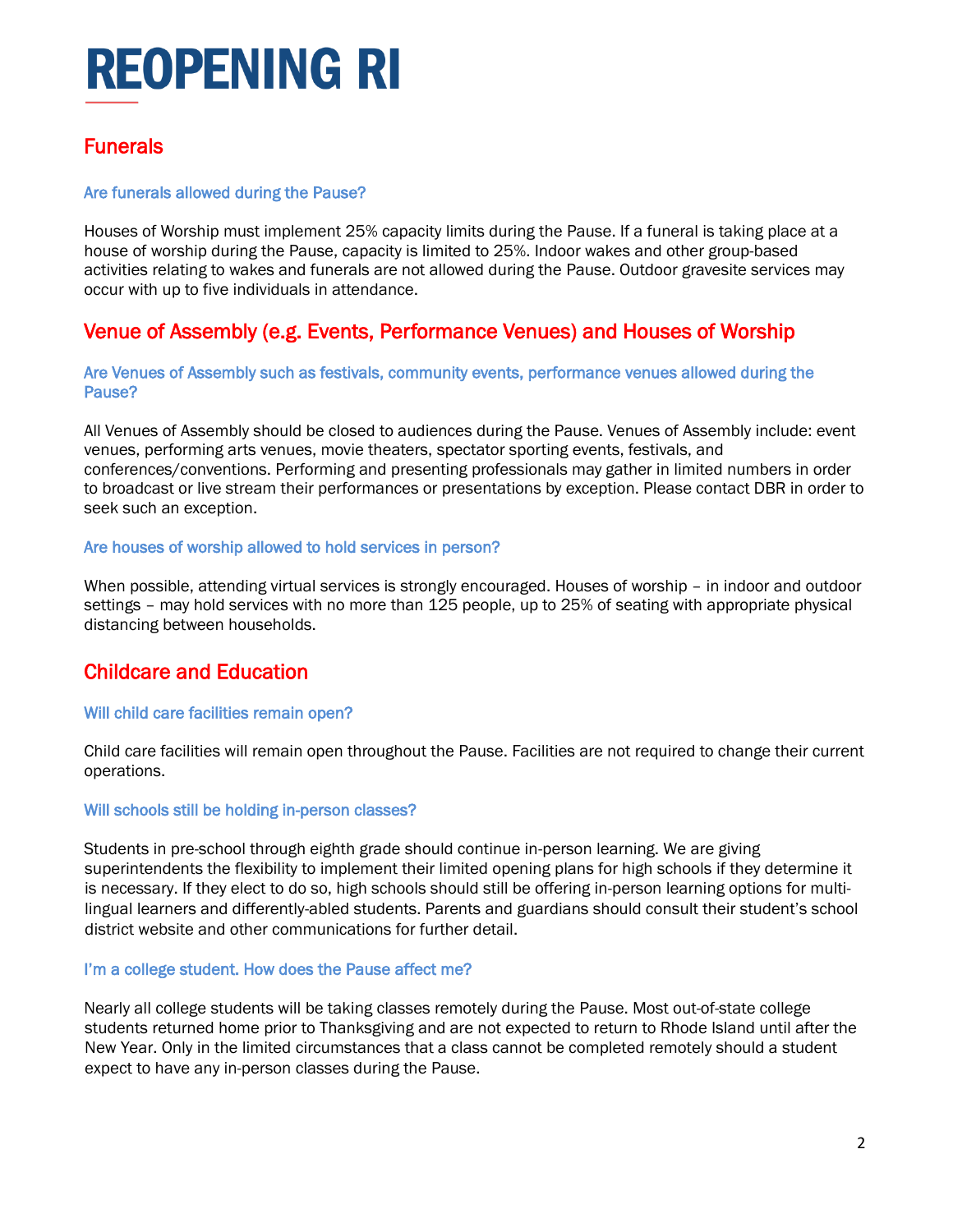## Healthcare and Nursing Homes

Will primary care, specialty providers, and other health care businesses remain open?

Yes. Health care providers will remain open.

Nursing homes and hospitals are currently limiting visitation. Will those limitations continue throughout the Pause?

Visitation will continue to be restricted throughout the Pause. Please consult the facility's website or call for more information on specific limitations.

## **Restaurants**

#### Are restaurants allowed to continue in-person dining options?

Outdoor dining is allowed and encouraged. Indoor dining is allowed at up to 33% of the restaurant's capacity. All restaurants should stop service at 10:00 p.m. Sunday through Thursday and 10:30 p.m. Friday and Saturday. After 10:00 p.m. and 10:30 p.m., only takeout and delivery are allowed. Indoors, each restaurant seating (each table) may contain only one household. Outdoors, up to two households are permitted to be seated together provided that they wear masks when not eating or drinking and follow other public health protocols.

#### How are restaurants expected to ensure party size is equal to a household?

When taking a reservation or receiving a non-reserved party at the restaurant entrance, the restaurant must ask whether the party to be seated is a household, in accordance with the social gathering size. A restaurant must also post the one household rule prominently at its entrance and at its host/hostess desk or reception area. Restaurants are not to seat parties indoors that do not affirmatively attest to being from a single household.

#### Are bars allowed to be open? Is alcohol service allowed?

The bar area must be closed to customers at all times in every establishment during the Pause. The bar area is defined as the physical bar where food or beverages are prepared as well as seating at the physical bar and all seating and tables within six feet of the physical bar. The bar area must be roped off or otherwise physically separated from the rest of the space in the establishment. Alcohol may still be served to patrons who are seated at tables (not in the bar area).

### Gyms and Fitness Centers

#### Can gyms and fitness centers still operate indoors? What about group classes?

Gyms and fitness centers' indoor operations are not allowed to operate during the Pause, including indoor group classes.

#### If my gym or fitness center is outdoors, will it be open during the Pause?

Outdoor gym and fitness activities, excluding group classes, may still occur during the Pause. Group classes may not occur under any circumstance.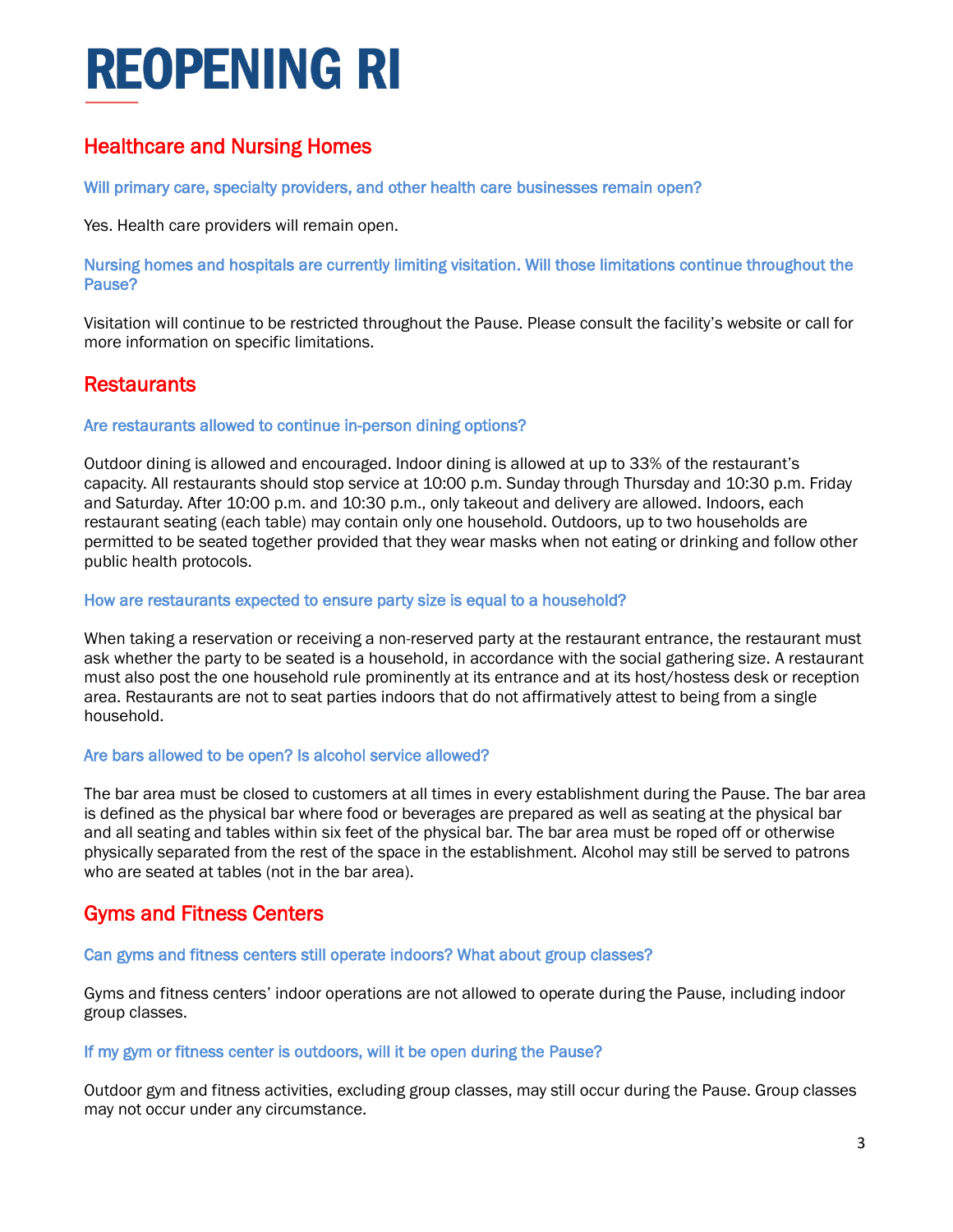Are indoor swimming pools, karate studios, roller skating rinks, climbing gyms, gymnastics studios, tennis and racquet clubs closed during the Pause?

Yes. These facilities are closed for any use during the Pause.

## Sporting Facilities and School Sports

Are indoor sporting facilities allowed to operate during the Pause?

Indoor sporting facilities are not allowed to operate during the Pause.

#### How does the Pause affect sports?

During the Pause, all amateur adult and youth sports – outdoors and indoors – are prohibited. This means no competitions or games (including informal pick-up games), no scrimmages and no practices. Sports camps and classes must cease. Classes for fitness, yoga, martial arts, dance and other activities involving groups are not allowed during this period.

#### What can we expect for winter high school sports?

Organized high school winter sports are not allowed during the Pause. We will work closely with the Rhode Island Interscholastic League to develop updated regulations and guidance for high school winter sports. The goal is to have kids play as many winter sports as possible in a safe manner.

#### Are there any exceptions when it comes to sports during the Pause?

Yes. Professional and collegiate interscholastic athletic programs will be permitted to conduct indoor activities during this time at indoor sporting facilities. College and professional indoor sporting facilities and teams are highly regulated under NCAA rules and league rules (Big East, Ivy League, etc.) or associated professional rules. For example, college athletes are being tested for COVID-19 three times per week, and every day in some instances.

#### What can athletes do during the Pause?

Athletes are encouraged to exercise, train, and develop skills at home, alone, or with their household members.

#### What can coaches do during the Pause?

Coaches are encouraged to connect with the team virtually to encourage athletes to exercise and train, review game strategy, etc.

### Retail Stores

#### Will retail stores remain open during the Pause?

Customers may still shop at retail stores during the Pause, though online shopping is encouraged. Retail stores of less than 30,000 square feet can allow 1 customer per 100 square feet of store area. Stores larger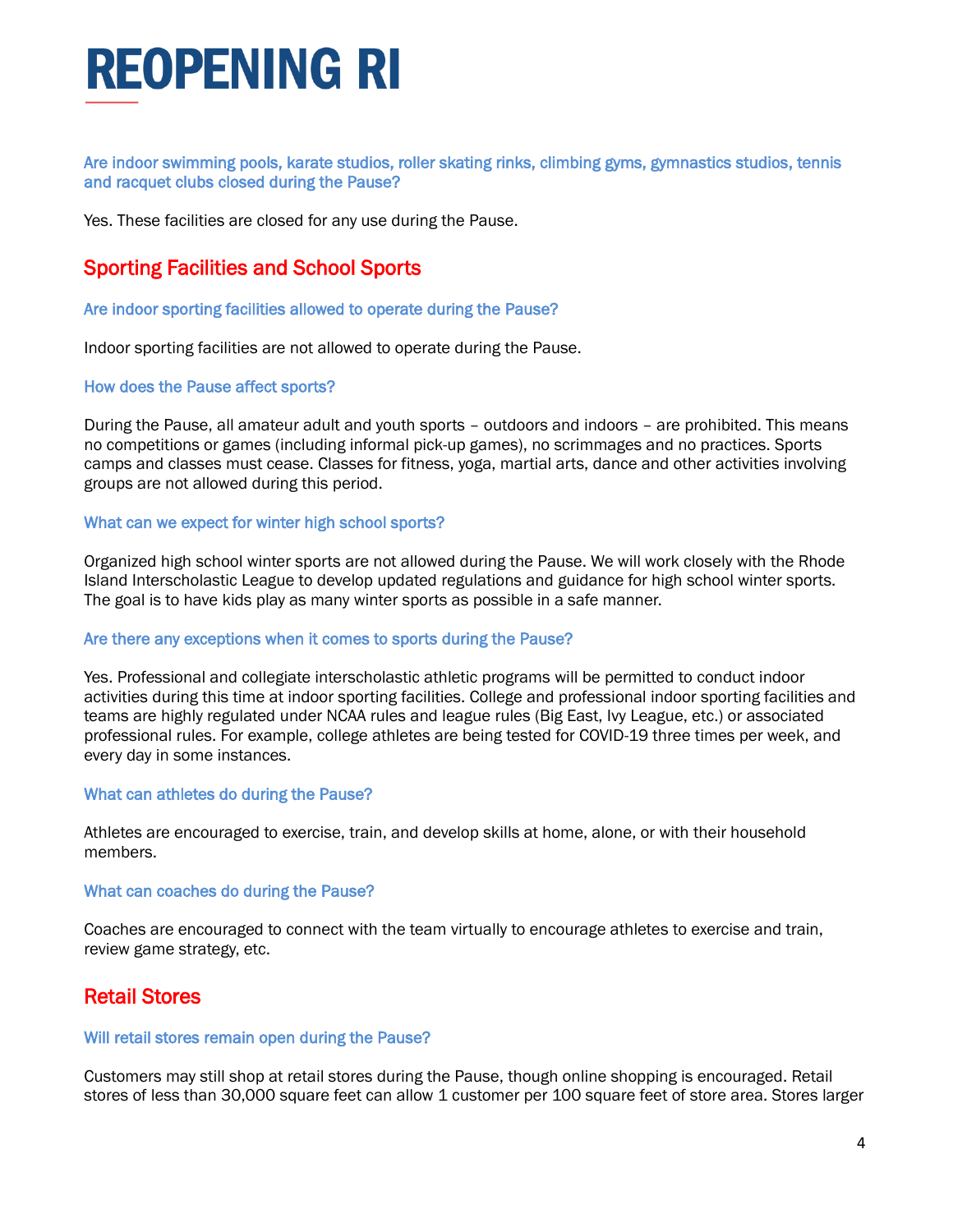than 30,000 square feet may allow one person, including employees, per 150 square feet, and additionally, must manage their capacity limits by monitoring the store entrances. Dressing rooms are closed.

All retail stores are required to have the number of people that can be in their establishment posted at the entrance, as well as in their COVID-19 Control Plan.

#### Will common areas in multi-tenant retailers, like a mall, be open during the Pause?

Malls and other multi-tenant retailers can remain open during the Pause; however, common areas, like the food court or seating areas, must be closed or roped off. For malls and other multi-tenant retailers, both the larger structure and the individual stores within it must comply with the capacity limits.

### Museums and Historical Sites

#### Will museums and historical sites be open during the Pause?

Museums and historical sites may remain open at 1 customer per 100 square feet. Museums and historical sites with non-recreation/entertainment operations (e.g. restaurants) may remain open under applicable industry-specific guidance. Facilities must ensure that customers maintain social distancing, wear masks, and follow other public health protocols. No indoor group-based tours, classes, lectures or presentations are allowed during the pause.

## Recreation and Entertainment

#### What types of recreation and entertainment facilities are closed during the Pause?

Indoor recreation and entertainment facilities and operations are closed during the Pause, including but not limited to indoor movie theaters, bowling centers, arcades, social clubs, pool/billiard halls, performing arts venues, and comedy clubs. Facilities with non-recreation/entertainment operations (e.g. restaurants) may remain open under applicable industry-specific guidance; however, they must close and prohibit customer access to indoor recreation/entertainment features or activities during the Pause. For further clarifications or determinations, please consult the Department of Business Regulation.

To the degree that recreation and entertainment facilities have outdoor operations (including drive-in operations), those may remain open so long as the social gathering size, social distancing, and other public health protocols can be maintained; outdoor operations that require interactions between different households are prohibited.

### Offices and Other Businesses

#### I work in an office. Are offices closed during the Pause?

Employees who have the ability to work remotely are required to do so. If your job requires you to perform duties on site daily or periodically, you may do so.

If your office does not have access to remote work technology, it may be eligible for a Remote Work grant through the Commerce Corporation. Find out more here:<https://commerceri.com/tech-support-covid-19-1/>

I operate another type of business (e.g. pet groomer, cleaning service, etc). What are the rules regarding my business during the Pause?